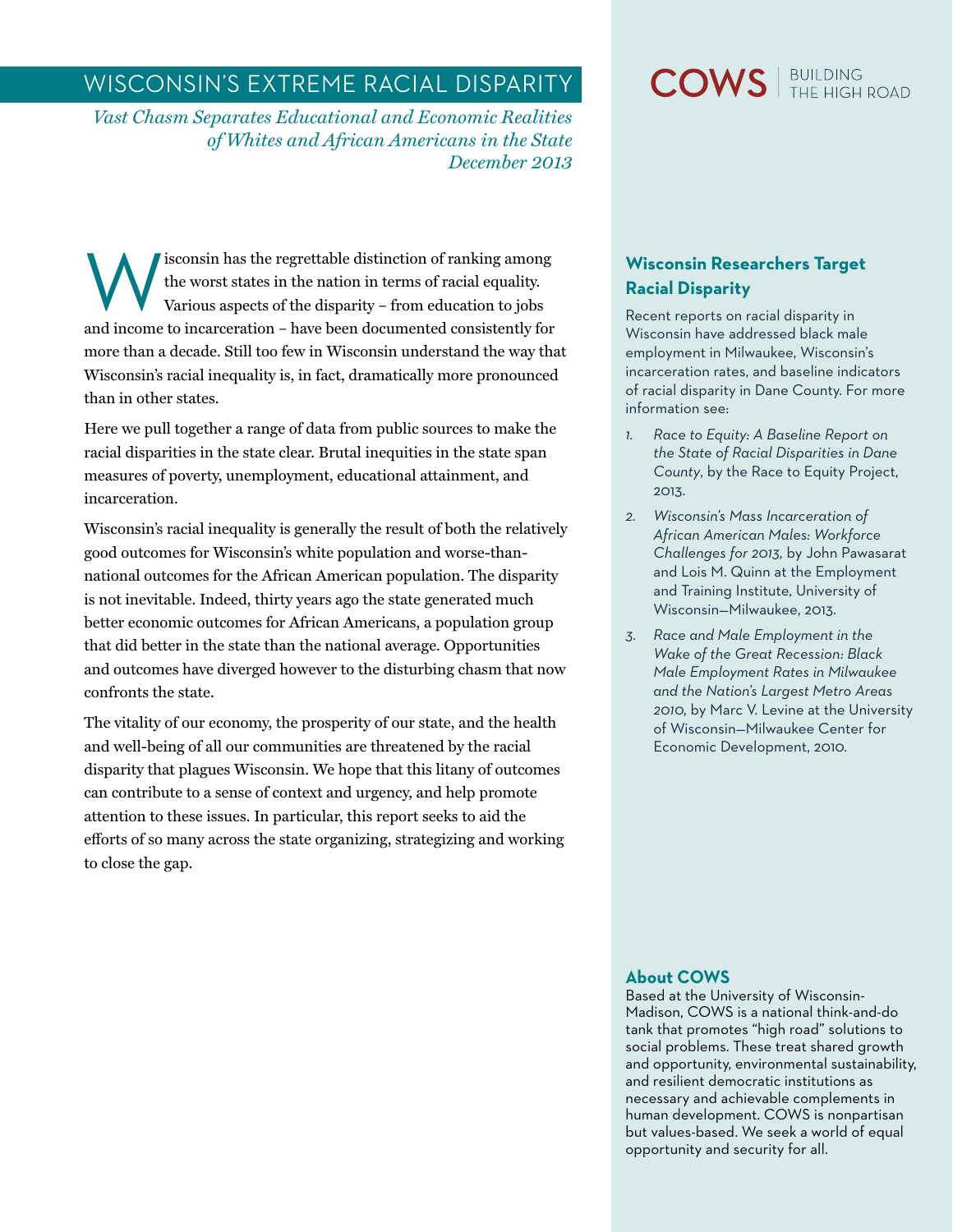# Economic Disparity

#### Unemployment

Adults actively seeking work but without a job are "unemployed." Thus, unemployment rates measure a critical component of economic opportunity – can job seekers find work. The answer to that question is widely disparate by race in Wisconsin, as the second row on Table 1 makes clear.

In 2012, the African American unemployment rate in the state was 19 percent, an extremely high level. Nearly onein-five black workers – a level calling to mind this nation's Great Depression -- were unemployed. At the same time, just 6 percent of the white workforce was unemployed. The disparity – blacks three times more likely than whites to be unemployed – is exceeded by just two states in the nation (Nebraska and Iowa). (A separate national data source - which pools data from 2009 to 2011 - confirms our third place in the national ranking, though the levels are slightly different. These are shown on the third line of Table 1.)

| <b>WISCONSIN</b>                                         |               |               |           |                                                                                                                      |                                                          |                  | WISCONSIN<br><i>VS. OTHER STATES</i> |             |        |  |
|----------------------------------------------------------|---------------|---------------|-----------|----------------------------------------------------------------------------------------------------------------------|----------------------------------------------------------|------------------|--------------------------------------|-------------|--------|--|
| Index                                                    | State overall | <b>Blacks</b> | Whites    | Blacks/Whites ratio<br>(except for income, for<br>which absolute difference<br>whites-blacks in dollars is<br>shown) | Ranking<br>among US<br>states<br>(First is<br>worst) (*) | <b>Best</b>      |                                      | Worst       |        |  |
|                                                          |               |               |           |                                                                                                                      |                                                          | State            | Ratio                                | State       | Ratio  |  |
| <b>Total Population</b>                                  | 5,690,898     | 348.535       | 4,738,390 |                                                                                                                      |                                                          |                  |                                      |             |        |  |
| Unemployment Rate<br>(2012 measure from<br>$CPS($ **)    | 7.1%          | 19.3%         | 5.9%      | 3.27                                                                                                                 | 3                                                        | Colorado         | 1.38                                 | Nebraska    | 4.16   |  |
| Unemployment rate<br>(pop. 16 years and over)            | 5.7%          | 13.3%         | 5.0%      | 2.66                                                                                                                 | 3                                                        | Alaska           | 1.28                                 | Nebraska    | 3.28   |  |
| Labor Force<br>Participation (pop. 16<br>years and over) | 68.4%         | 60.7%         | 68.7%     | 0.88                                                                                                                 | 1                                                        | Hawaii           | 1.15                                 | Wisconsin   | 0.88   |  |
| Median Household<br>income                               | 51,009        | 26,222        | 53,499    | 27,277                                                                                                               | 5                                                        | West<br>Virginia | 11.224                               | Connecticut | 33,386 |  |
| Poverty rate:<br><b>All Families</b>                     | 8.8%          | 35.0%         | 6.1%      | 5.74                                                                                                                 | 2                                                        | Hawaii           | 1.34                                 | Minnesota   | 6.46   |  |
| Poverty rate: children<br>under 18 years                 | 18.2%         | 50.3%         | 11.4%     | 4.41                                                                                                                 | 4                                                        | Hawaii           | 1.18                                 | Connecticut | 5.49   |  |
| Individuals with NO<br>health insurance                  | 9.2%          | 14.0%         | 7.4%      | 1.89                                                                                                                 | 9                                                        | Hawaii           | 0.73                                 | Minnesota   | 2.23   |  |

#### *table 1* **RACIAL DISPARITy in economic opportunity 2009-2011: WISCONSIN VS. OTHER U.S. STATES**

*Source: COWS calculations based on 2009-2011 American Community Survey 3-Year Estimates data, Census Bureau. Table S0201: Selected population profile in the U.S. The Unemployment data for 2012: Economic Policy Institute analysis of Current Population Survey data*

*<sup>\* 42</sup> states are included in the rankings. States not included due to lack of data are: Idaho, Maine, Montana, New Hampshire, North Dakota, South Dakota, Vermont, Wyoming.* 

*<sup>\*\*</sup> Ranking in this case includes 35 states. States excluded are Alaska, Arizona, Hawaii, Idaho, Maine, Montana, New Hampshire, New Mexico, North Dakota, Oregon, South Dakota, Utah, Vermont, West Virginia, and Wyoming.*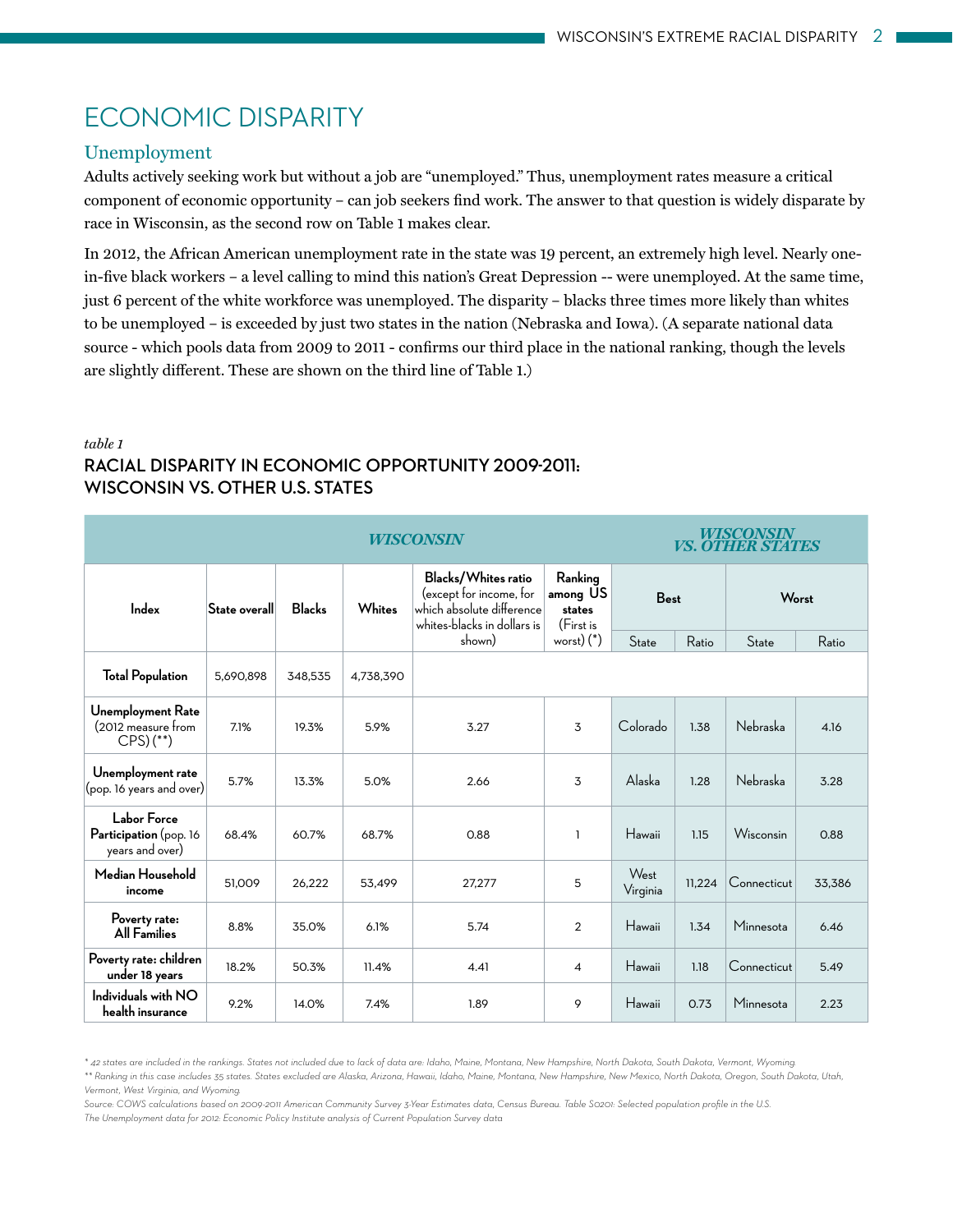#### Labor Force Participation

If adults are working or looking for work they are "in the labor force". The labor force participation rate for any population provides a benchmark on how connected that population is to economic opportunity and jobs. In Wisconsin, racial disparity in labor force participation is the widest in the nation (Table 1, line 4).

Labor force participation for African Americans in Wisconsin is 61 percent while whites post a rate of 69 percent. The disparity between these two rates of labor force participation – .88 is the ratio of black to white labor force participation – is the largest African American relative deficit in labor force participation in the nation.

Unlike unemployment, where African American rates exceed white rates in every single state, African American labor force participation does not always lag behind white labor force participation. In fact, in 16 states black labor force participation was equal to or higher than white labor force participation. In the remaining 26 states (of the 42 for which there are sufficient data to compare white and black outcomes) black rates fell below white rates, with Wisconsin showing the largest gap.

#### Median Household Income

Median household income measures the economic resources of households and provides another disturbing view of racial disparity in Wisconsin. The median white household has annual income of just over \$53,000. The median African American household annual income of \$26,000 is less than half the white level. (See Table 1, line 5.)

The racial disparity of household income in Wisconsin is \$27,000. In only four states in the nation do African American households lag farther behind their white neighbors.

#### Poverty Rate: All Families and Children

The federal poverty line provides our best benchmark on families living with insufficient resources to meet basic needs. The poverty line is adjusted for family size and, currently \$23,283 for a family of four (two adults and two children), is thought by many to be too meager to be meaningful. Even so, it is a consistent standard that helps make clear where income is simply too low to make ends meet.

The poverty rate for African American families in Wisconsin – 35 percent – should be a wake-up call for the state. More than one-in-three African American families live in poverty. Only Iowa has a higher rate of African American poverty. Further, our white poverty rate is nowhere near the worst in the nation. Six percent of the state's white families are confronted by poverty. The Wisconsin's black families are 5.7 times more likely than white families to live in poverty: the second highest disparity in the nation. (See Table 1, line 6.)

Turning our attention to children under 18 years old is more troubling. More than half of African American children in the state live in poverty. More than half in poverty: the highest black child poverty rate in the nation. Black children in the state are 4.4 times as likely as white children to live in poverty. Only three states post disparity in excess of that ratio. (See Table 1, line 7.)

#### Lack of Health Insurance

Wisconsin has traditionally had high levels of health insurance both because our employers are more likely to provide health insurance and because our public programs have provided a strong safety net of insurance for those outside the employer provided system. However, health care is in a state of flux with pressures that will increase insurance coverage (through the federal Affordable Care Act) and decrease coverage (through the state's rejection of Medicaid expansion).

Still, Wisconsin is building on (and/or undermining) a relatively strong health insurance system. With its comprehensive state health insurance system, Massachusetts has the lowest rate of non-insurance in the nation.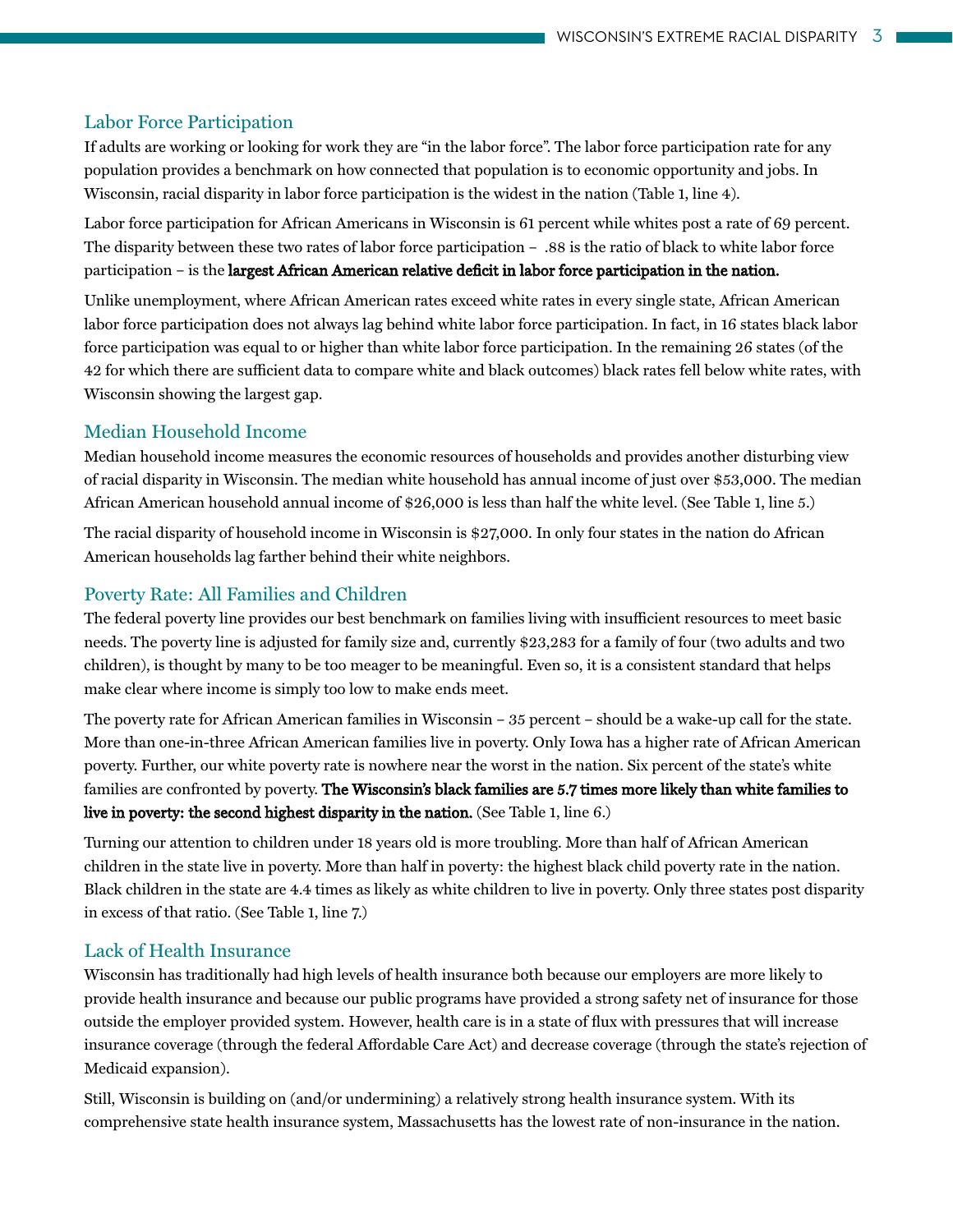Wisconsin's overall rate of non-insurance – 9.2 percent of the population goes without health insurance – is relatively low (only 6 states have lower rates).

Notably, this is one area where Wisconsin's racial disparity, while significant, is not among the very worst in the nation, though we are still in the "bottom 10". African Americans are nearly twice as likely as Wisconsin whites to go without health insurance (14 percent vs. 7.4 percent). (See Table 1, line 8.)

# Educational Disparity

Both the result of economic disparity and a predictor of economic disparity in the future, educational disparity by race is also pronounced in Wisconsin. Here, and presented in Table 2, we focus on three key indicators, though others show similarly stark disparities.

## High School Completion

Looking first to the adult population (age 25 and older), we show the share of that population that has completed high school. This is another area where the white population in the state performs fairly well – more than 92 percent of white adults in the state complete education through a high school degree or more. This compares to 79 percent of African Americans in the state at a similar level of education.

The ratio between African American and white rates of high school completion in the adult population is the second highest in the nation. Only Minnesota posts greater racial disparity. (See Table 2, line 1.)

## Eighth Grade Math Scores

Eighth grade math is tested and comparable across the nation. Here again, whites in Wisconsin preform relatively well (ranking 17th among the states) while African American eighth graders rank 37th for the 44 states with rankings. This leaves us with considerable disparity by race – Wisconsin presents the biggest racial disparity in the country in terms of Math Scores gap.

#### *table 2*

### **racial disparity in education 2009-2010: Wisconsin vs. other U.s. States**

| WISCONSIN                                                                                                |                         |               |        |                                                                                                                 |                                                |                  | <i>WISCONSIN VS. OTHER STATES</i> |           |          |  |
|----------------------------------------------------------------------------------------------------------|-------------------------|---------------|--------|-----------------------------------------------------------------------------------------------------------------|------------------------------------------------|------------------|-----------------------------------|-----------|----------|--|
| Index                                                                                                    | <b>State</b><br>overall | <b>Blacks</b> | Whites | Blacks/Whites ratio<br>(except for math scores, for<br>which absolute difference<br>whites-blacks in dollars is | Ranking among<br>US states<br>(First is worst) | <b>Best</b>      |                                   | Worst     |          |  |
|                                                                                                          |                         |               |        | shown)                                                                                                          |                                                | State            | Ratio                             | State     | Ratio    |  |
| Educational attainment<br>(pop. 25 years and over):<br>High school graduate or<br>higher <sup>(†</sup> ) | 90.1%                   | 79.4%         | 92.3%  | 0.86                                                                                                            | $\overline{2}$                                 | West<br>Virginia | 1.02                              | Minnesota | 0.84     |  |
| Eighth Grade Math<br>$Scores(*)$                                                                         | 289                     | 256           | 295    | $-39.24$                                                                                                        |                                                | Hawaii           | $-12.73$                          | Wisconsin | $-39.24$ |  |
| <b>Graduation Rate</b>                                                                                   | 91%                     | 66%           | 96%    | 0.69                                                                                                            | 3                                              | Vermont          | 1.11                              | Nebraska  | 0.65     |  |
| <b>Dropout Rate</b>                                                                                      | 2%                      | 7.5%          | 1.2%   | 6.25                                                                                                            |                                                | Vermont          | 0.63                              | Wisconsin | 6.25     |  |

† *COWS calculations based on 2009-2011 American Community Survey 3-Year Estimates data, Census Bureau. Table S0201: Selected population profile in the U.S.*

*\* Ranking for Eighth Grade Math Score based on 43 states for which data by race group is available. States not included in the ranking are Idaho, Montana, New Hampshire, North Dakota, Utah, Vermont, and Wyoming.*

*Note that rankings do not include the District of Columbia.*

*SOURCE: U.S. Department of Education, National Center for Education Statistics, Common Core of Data (CCD), "State Dropout and Completion Data File," 2009–10; and "State Nonfiscal Survey of Public Elementary/Secondary Education," 2005–06, 2006–07, and 2007–08. (This table was prepared November 2012.)*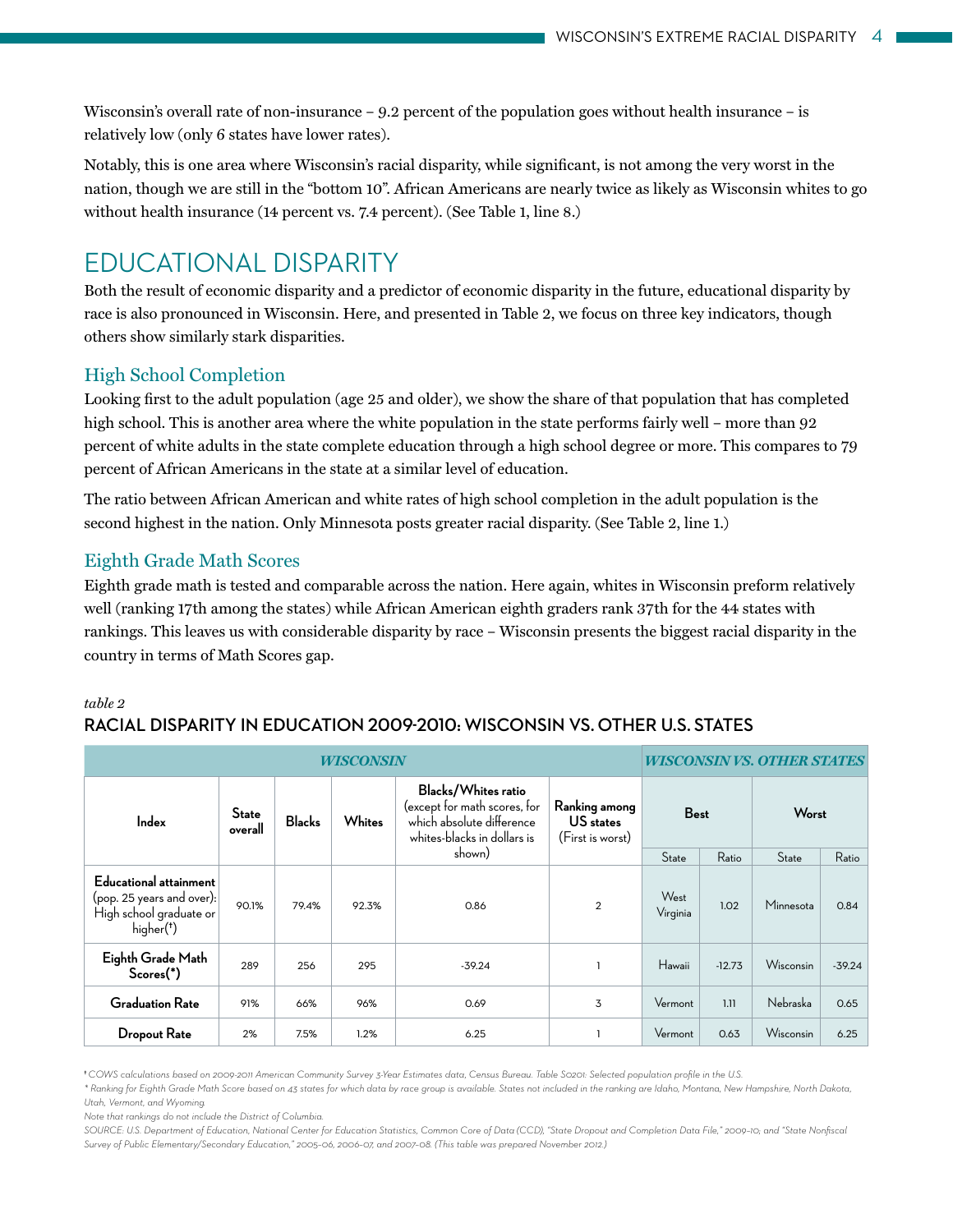### High School Graduation and Dropout Rates

Wisconsin's racial disparity of graduation and dropout rates is striking. Again this is partly due to the good results for whites in our state. Indeed, at 96 percent, Wisconsin has the highest white graduation rate in the nation. At the same time, Wisconsin's African American graduation rate is 66 percent meaning that one-in-three black students in the state do not graduate on schedule, while nearly all white students do. Wisconsin's black graduation rate is 30th in the nation.

When it comes to racial disparity, only two states post greater disparity in graduation rates.

Dropout rates paint an even more disturbing picture. Only 1.2 percent of whites in the state dropout compared to 7.5 percent of African Americans. (This measure compares all 9-12 graders who dropped out in 2009-10.) No state came anywhere near this level of disparity. Wisconsin's dropout disparity by race is the highest in the nation.

# Incarcaration Disparity

Pawasarat and Quinn's 2013 study of mass incarceration reveals harrowing rates of incarceration of African American males in Wisconsin. Using data from the 2010 Census, they find Wisconsin posts the highest black male incarceration rate in the nation at 12.8 percent. (See Table 3, below.) This is nearly double the national rate of 6.7 percent. Wisconsin's rate of white male incarceration hovered just below the national rate at 1.2 percent. In Wisconsin, then, black males are more than ten times more likely than white males to serve time in a state prison or local jail. Oklahoma, the state with the second highest rate of African American male incarceration (9.7) demonstrates significantly less disparity, incarcerating one white male for every four black.

#### *table 3* **Incarceration Disparities: 2010 US Census Data**

|                                                                   |               | <b>WISCONSIN</b> |                          |                | <b>WISCONSINVS. OTHER STATES</b> |       |                           |       |  |
|-------------------------------------------------------------------|---------------|------------------|--------------------------|----------------|----------------------------------|-------|---------------------------|-------|--|
|                                                                   | <b>Blacks</b> | <b>Whites</b>    | Black/<br>White<br>Ratio | Ranking        | <b>Best</b>                      |       |                           | Worst |  |
| Incarceration in<br><b>State &amp; Local</b><br><b>Facilities</b> | 12.8%         | 1.2%             | 10.7                     | $\overline{2}$ | State                            | Ratio | State                     | Ratio |  |
|                                                                   |               |                  |                          |                | Hawaii                           | 2.0   | Minnesota                 | 11.6  |  |
|                                                                   |               |                  |                          |                | New Mexico                       | 2.8   | Wisconsin                 | 10.7  |  |
|                                                                   |               |                  |                          |                | Mississippi                      | 3.1   | lowa                      | 10.4  |  |
|                                                                   |               |                  |                          |                | Alaska                           | 3.3   | Illinois &<br>Connecticut | 9.7   |  |
|                                                                   |               |                  |                          |                | Alabama &<br>Georgia             | 3.4   | Vermont                   | 9.3   |  |

*Adapted from Pawasarat & Quinn, Wisconsin's Mass Incarceration of African American Males: Workforce Challenges for 2013.*